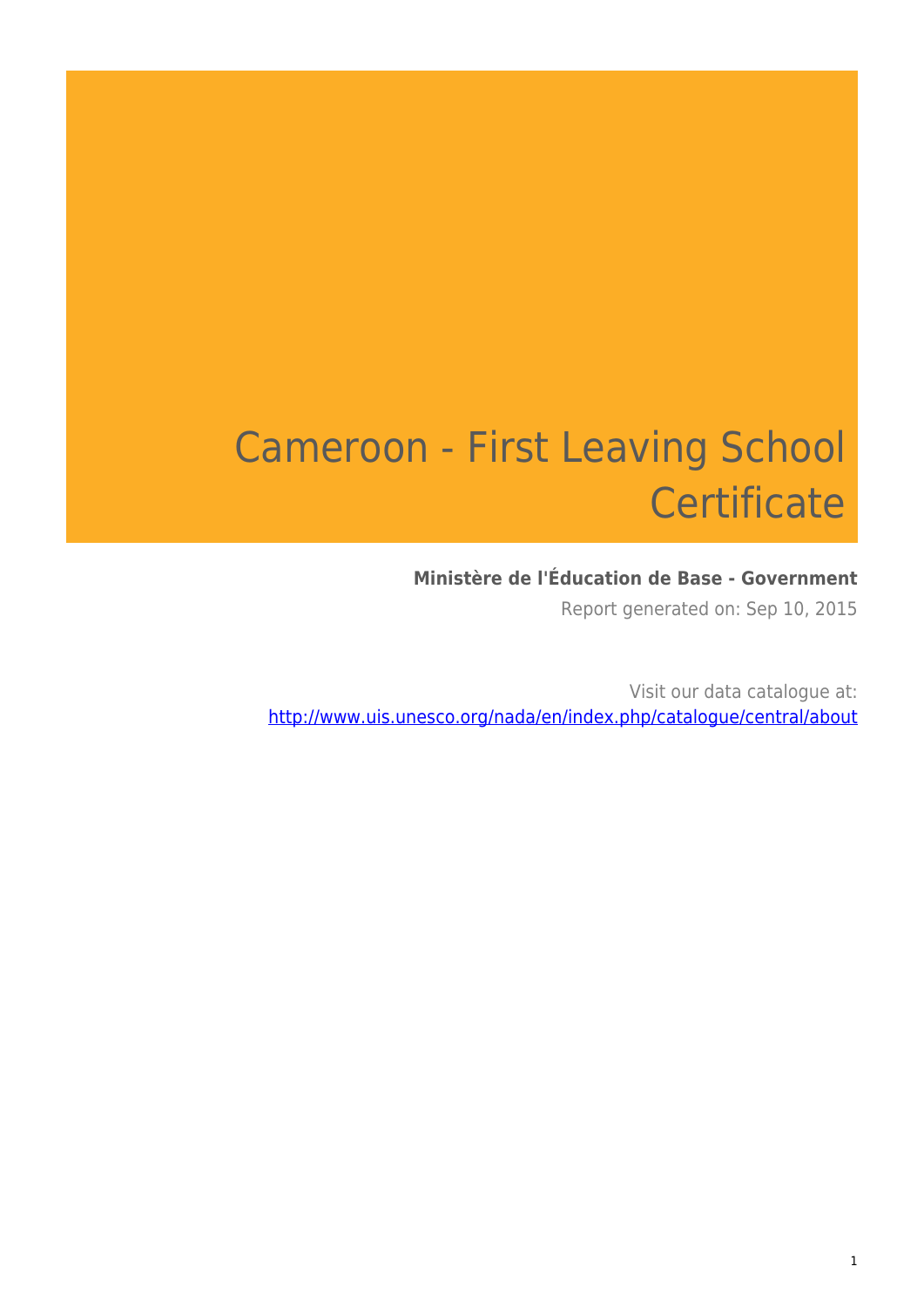### **Overview**

### **Identification**

#### **Summary**

#### ABSTRACT

The First Leaving School Certificate (FLSC) is administered annually by the Ministère de l'Education de Base to grade 6 (ISCED 1) students in public and private schools.

The FLSC is a high-stake and mandatory examination that certifies completion of primary education. It is a requirement for students wishing to pursue lower secondary education (ISCED 2). Students enrolled in the English system register for the FLSC, whereas those in the French system register for the Certificat d'Etudes Primaires (CEP). See separate Catalogue entry for the CEP examination.

Passing the FLSC allows reintegration of out-of-school children and youth into the school system at the next appropriate grade.

The FLSC is a written examination, administered face-to-face and delivered through paper-pencil tests. All test-takers are presented with the same cognitive booklets or tests, which are aligned with the national curriculum.

The FLSC serves the following purposes:

- student certification for completion of primary education
- school or educator accountability, especially in private schools
- promoting competition among schools, especially private schools
- sub-national level monitoring of learning outcomes
- monitoring education quality levels

The FLSC accommodates students with special needs, by providing the following specific arrangements:

- Hearing impairment: providing written instructions and test questions
- Visual impairment: braille

#### KIND OF DATA

Census (all students at the given grades or ages)

#### UNITS OF ANALYSIS

Results are reported at student, school, sub-national and national levels. Examination results are broadcasted on the radio and published in the media.

### **Scope**

#### NOTES

The FLSC comprises 12 mandatory subjects administered in English, except for the French language test. The subjects and duration of each test are listed below:

- English language, 60 minutes, 13% of the total score
- French language, 60 minutes, 13% of the total score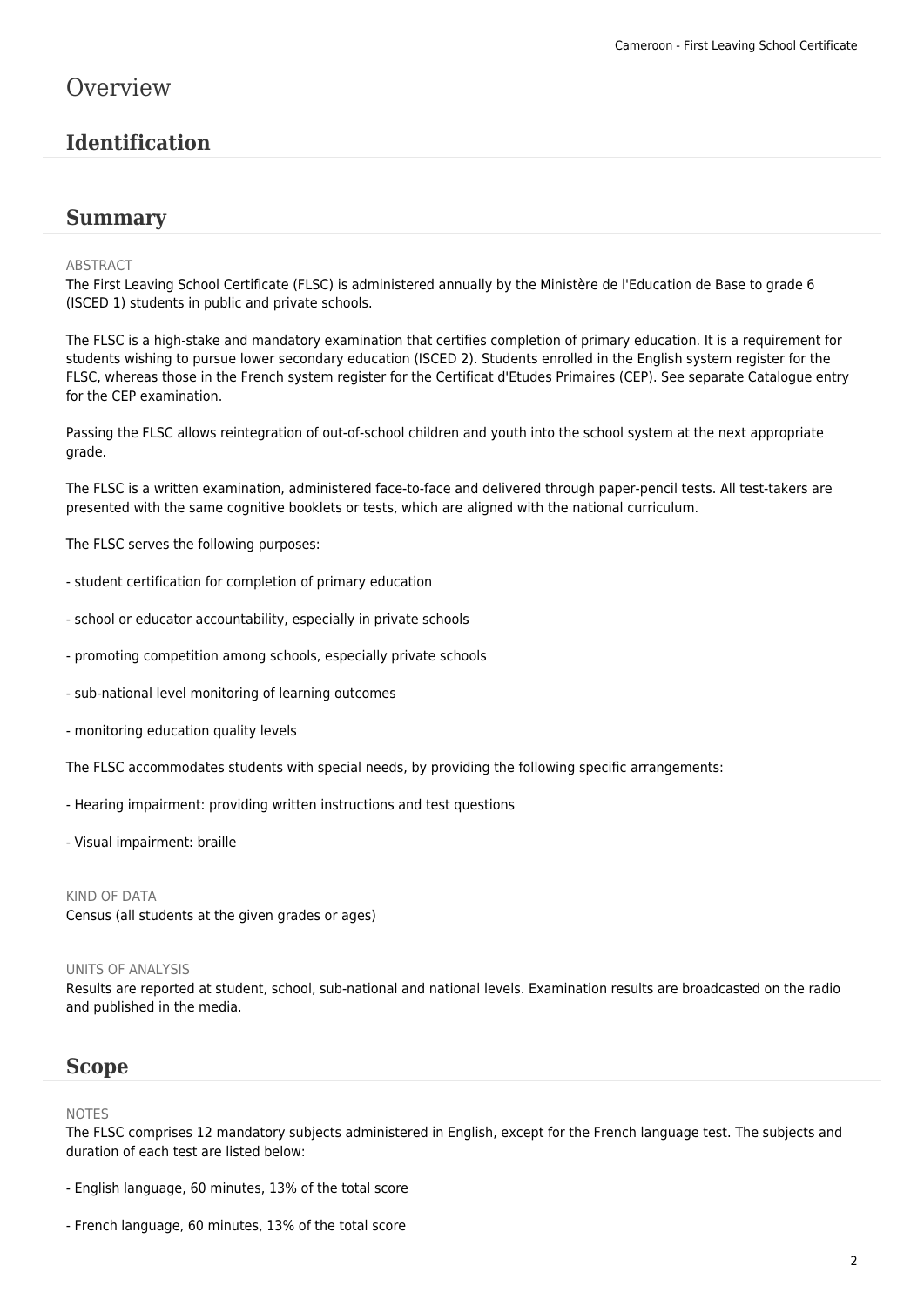- General knowledge, 60 minutes, 13% of the total score
- Problem solving, 60 minutes, 13% of the total score
- Science, 60 minutes, 13% of the total score
- Mathematics, 30 minutes, 8% of the total score
- Dictation, 15 minutes, 5% of the total score
- Speaking skills, 5% of the total score
- Practical applications, 30 minutes, 5% of the total score
- Physical Education, 30 minutes, 5% of the total score
- Writing, 60 minutes, 5% of the total score
- Rapid calculation, 10 minutes, 3% of the total score

Description of test items: Test items consist of multiple choice questions with three or more response options, open-ended questions requiring short constructed responses and essay writing.

Description of stimuli: Test stimuli consist of continuous, non-continuous, mixed and multiple texts.

Reporting metrics: Student performance is reported by average score. The minimum requirement to meet the national standard is a score of 10 out of 20, or 50%.

### **Coverage**

GEOGRAPHIC COVERAGE National

UNIVERSE Students enrolled in grade 6 (ISCED 1) in public and private schools.

### **Producers and Sponsors**

PRIMARY INVESTIGATOR(S)

| <b>Name</b>                      | <b>Affiliation</b> |
|----------------------------------|--------------------|
| Ministère de l'Éducation de Base | Government         |

#### OTHER PRODUCER(S)

| <b>Name</b>                         | <b>Affiliation</b> | Role                                                                                                                                           |
|-------------------------------------|--------------------|------------------------------------------------------------------------------------------------------------------------------------------------|
| Ministère de l'Éducation de<br>Base | Government         | Test development and administration; data processing and dissemination;<br>programme development; financial support through ministerial budget |
| Households                          | N/A                | Financial contribution through examination fees paid by candidates                                                                             |

### **Metadata Production**

METADATA PRODUCED BY

| <b>Name</b>                               | Abbreviation   Affiliation |            | Role            |
|-------------------------------------------|----------------------------|------------|-----------------|
| $\vdash$ Ministère de l'Éducation de Base | MINEDUB                    | Government | Data collection |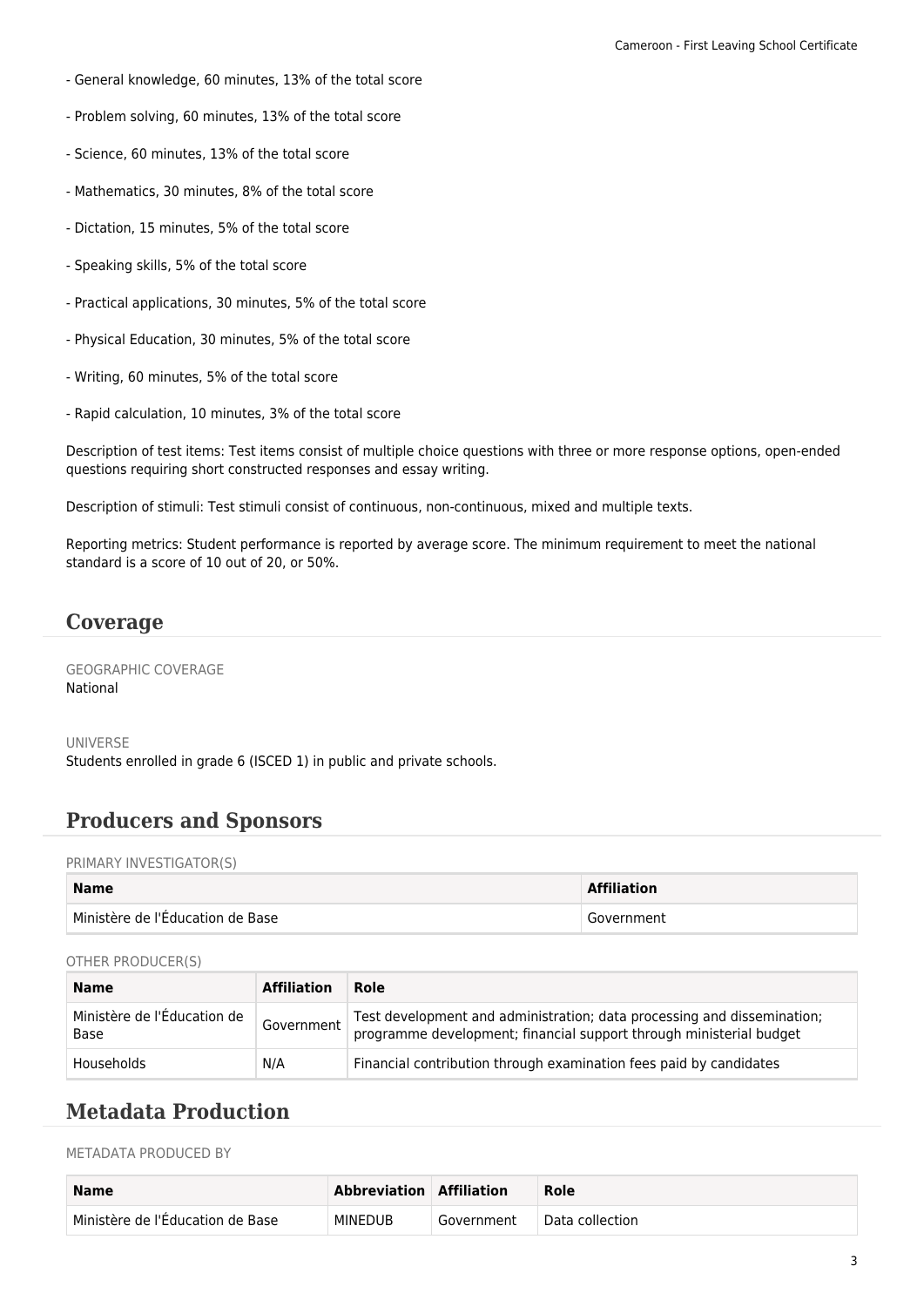| <b>Name</b>                     | <b>Abbreviation Affiliation</b> |                | Role                                                                 |
|---------------------------------|---------------------------------|----------------|----------------------------------------------------------------------|
| UNESCO Institute for Statistics | UIS                             | United Nations | Questionnaire design, metadata collection,<br>review and publication |

DATE OF METADATA PRODUCTION 2014

DDI DOCUMENT ID CMR-FLSC-2014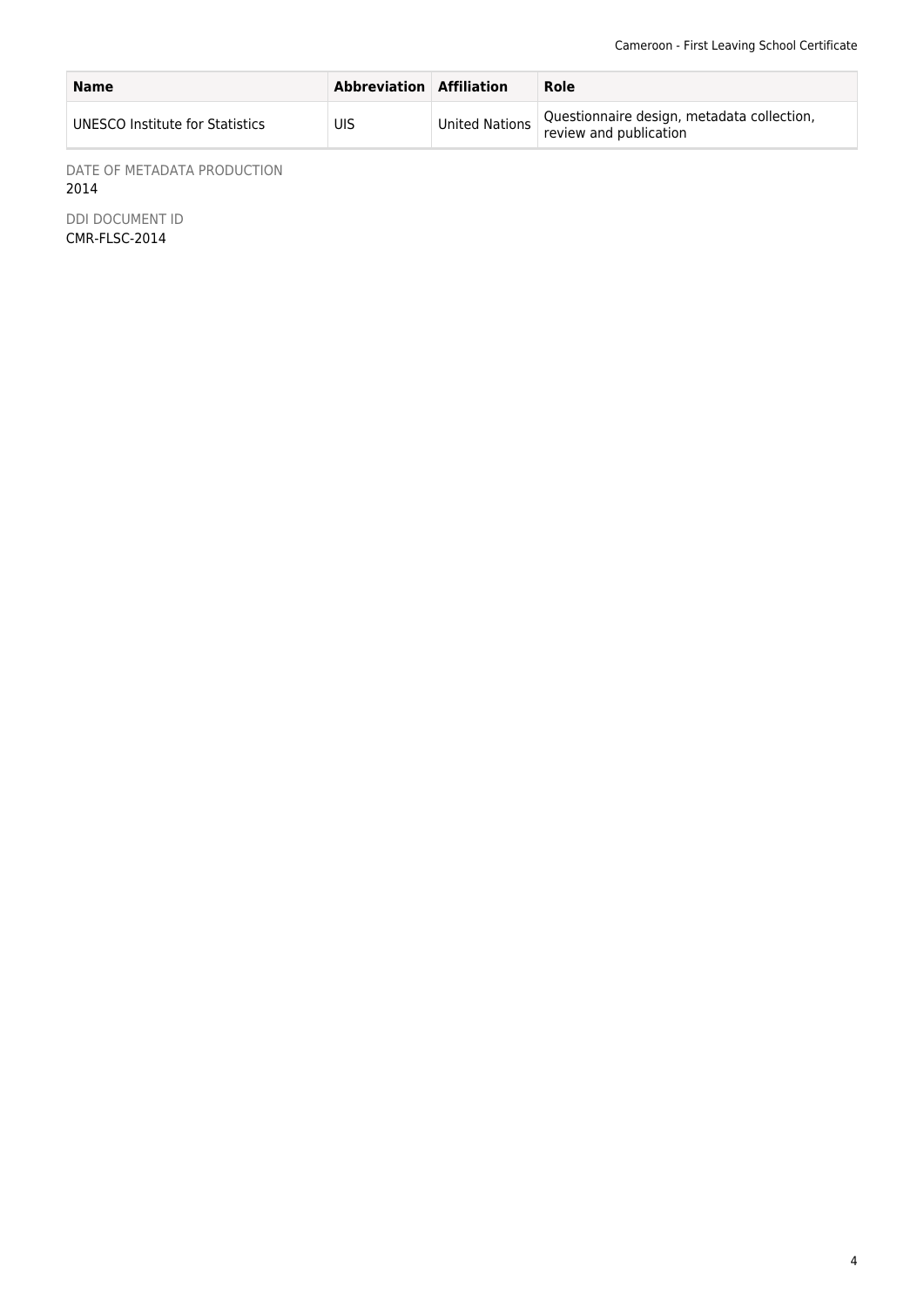# Data Collection

### **Data Collection Dates**

**Start End Cycle** 2014 2014 Every year

### **Data Collection Mode**

Face-to-face [f2f]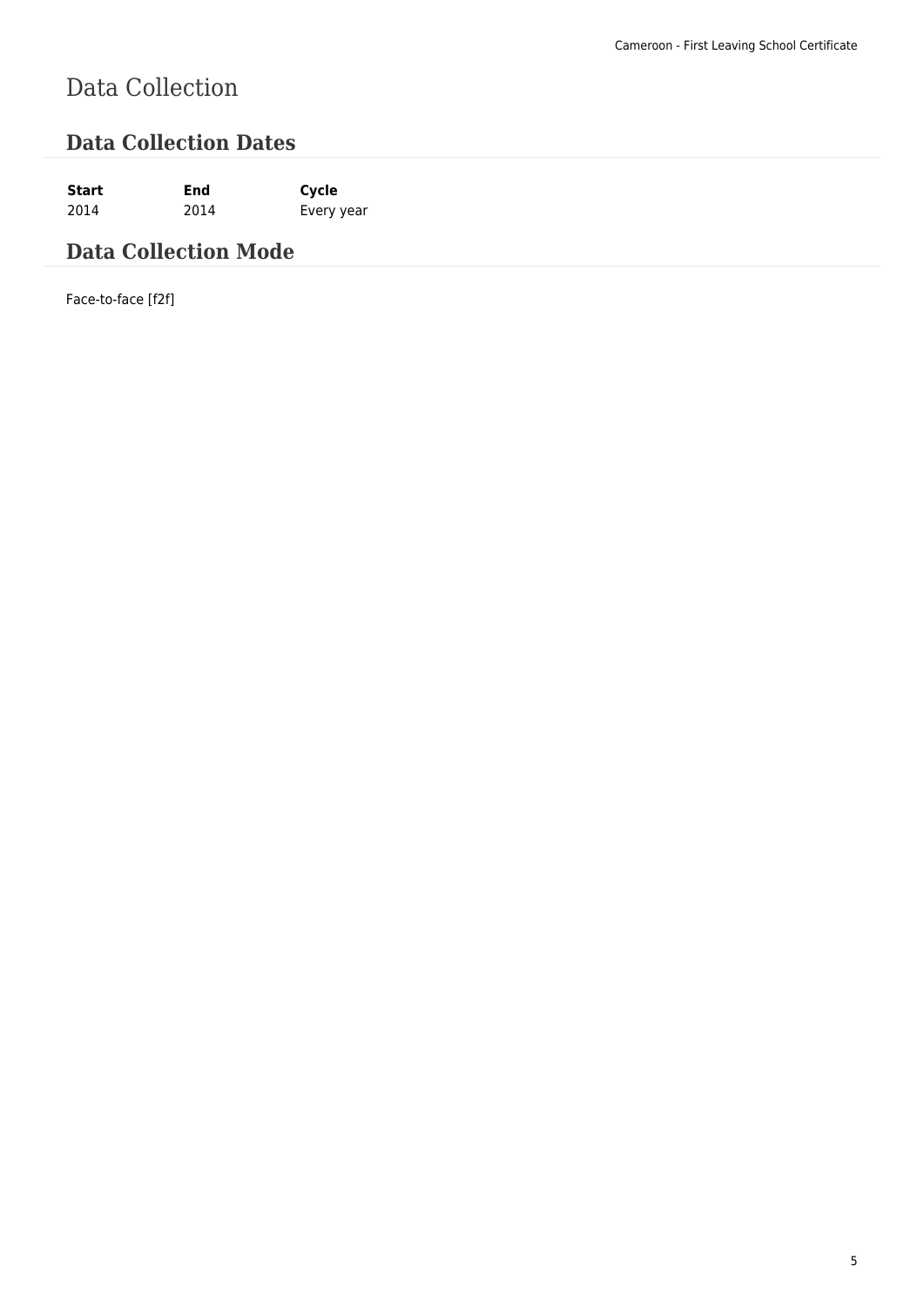## Data Processing

### **Data Editing**

Test booklets are scored and verified manually. The data editing process is performed in local examination centres.

### **Other Processing**

Data entry is performed manually. The data capture operations are performed in local examination centres.